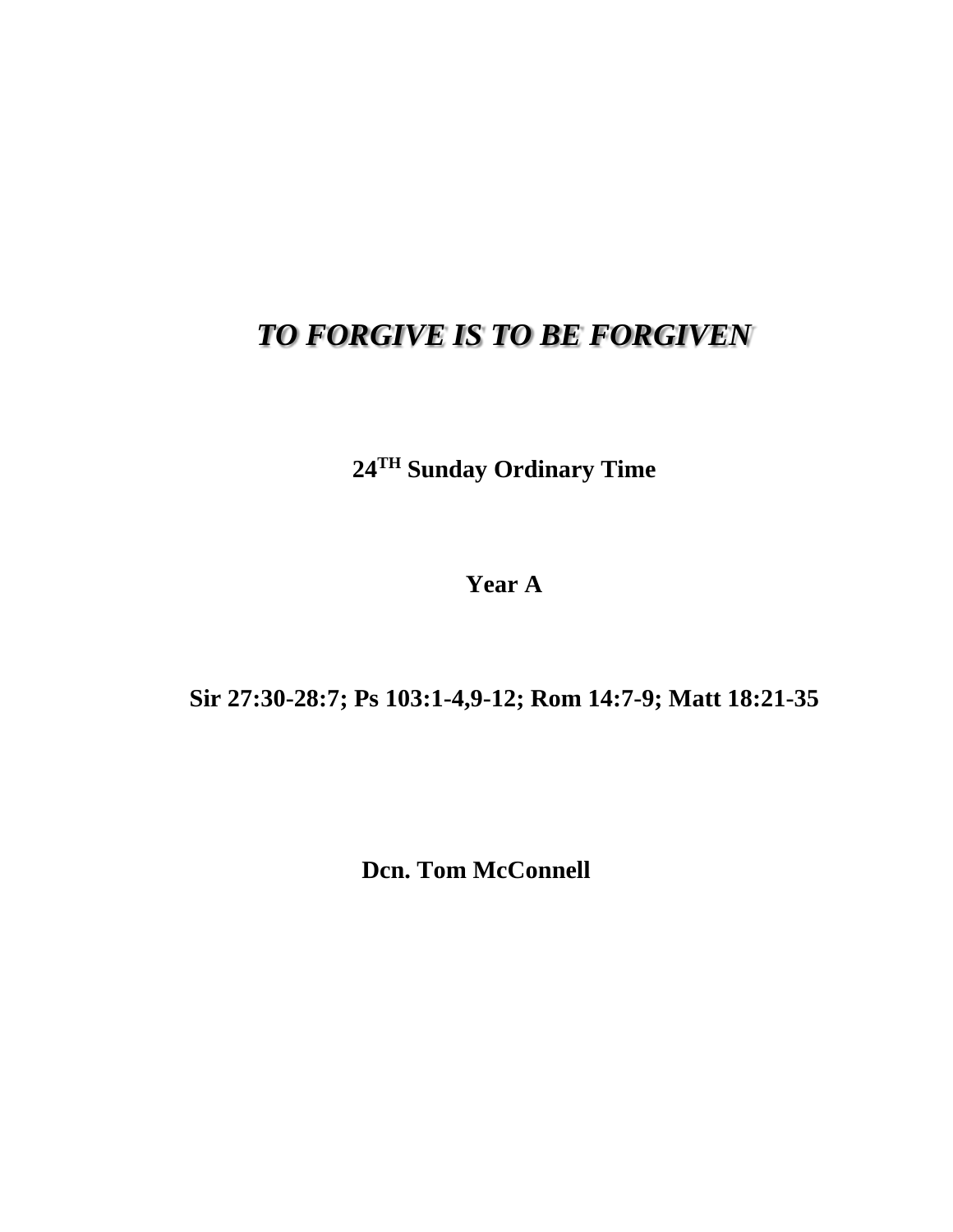**The year was 1830…when George Wilson was caught by a government employee as he was robbing mail. He killed the government worker to cover his crime. Well, George was tried, convicted, and condemned to death by hanging…But while on death row, the President of the United States, Andrew Jackson, granted him a full executive pardon. George Wilson, however, refused to accept that pardon. The Department of Corrections didn't know what to do, so the case was referred to the Supreme Court where Chief Justice John Marshall ruled that "***a pardon is a slip of paper, the value of which is determined by the acceptance of the person to be pardoned. If it is refused, it is no pardon. George Wilson, therefore, must be hanged.***" And hanged he was. Even we who are opposed to the death penalty, cannot but agree with the principle that pardon granted has to be accepted to become effectual.**

**Likewise, when God forgives us, we must accept God's forgiveness. Today's Gospel then goes on to show us that the way to accept God's forgiveness is not just to say "***Amen, so be it!***", but to be forgiving of others from our hearts and to demonstrate that**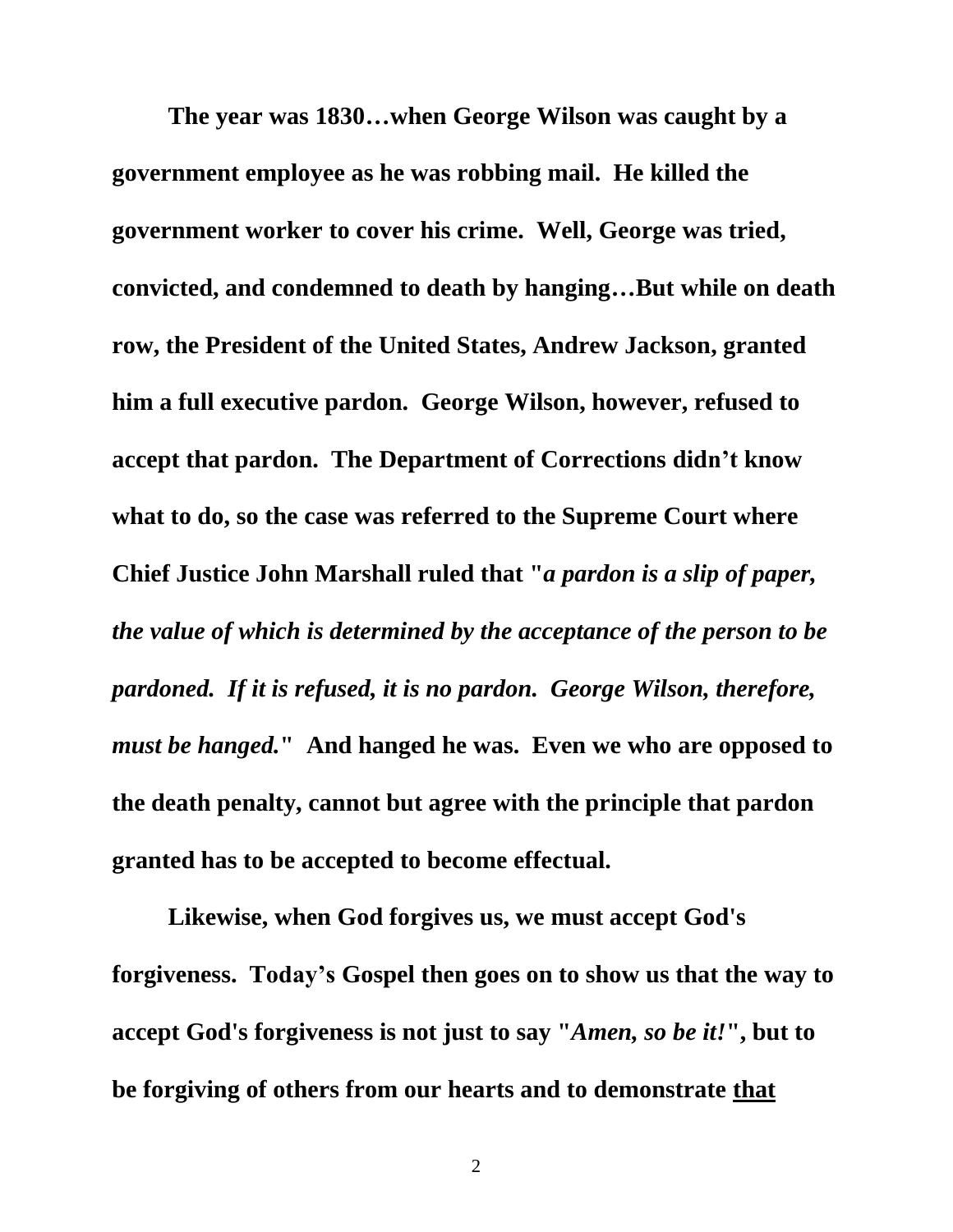**mercy by actually forgiving those who have wronged us. Then we are predisposed to accepting God's pardon of our wrongs.**

**The Parable of the Unforgiving Servant raises the frightening prospect that pardon, already granted by God, could be ineffectual, or even revoked. The king who forgave his unworthy servant his debt, meant it from his heart. But when the servant later failed to forgive his fellow servant, the king revoked his pardon. By his unmerciful attitude manifested in his actions, the unforgiving servant had shown that he did not appreciate the pardon he had just received.**

**Is this a good analogy of how God deals with us? That seems to be the point of the parable as Jesus warns us in the end: "***So will my heavenly Father do to you, unless each of you forgives your brother from your heart.***"** [Matt 18:35] **In other words, when God gives us His word of forgiveness, everything is not over yet. The deal is finally concluded only when we are able to go out and forgive those who sin against us. The free grace of God's forgiveness needs our response of forgiving our neighbor in order for our forgiveness to be**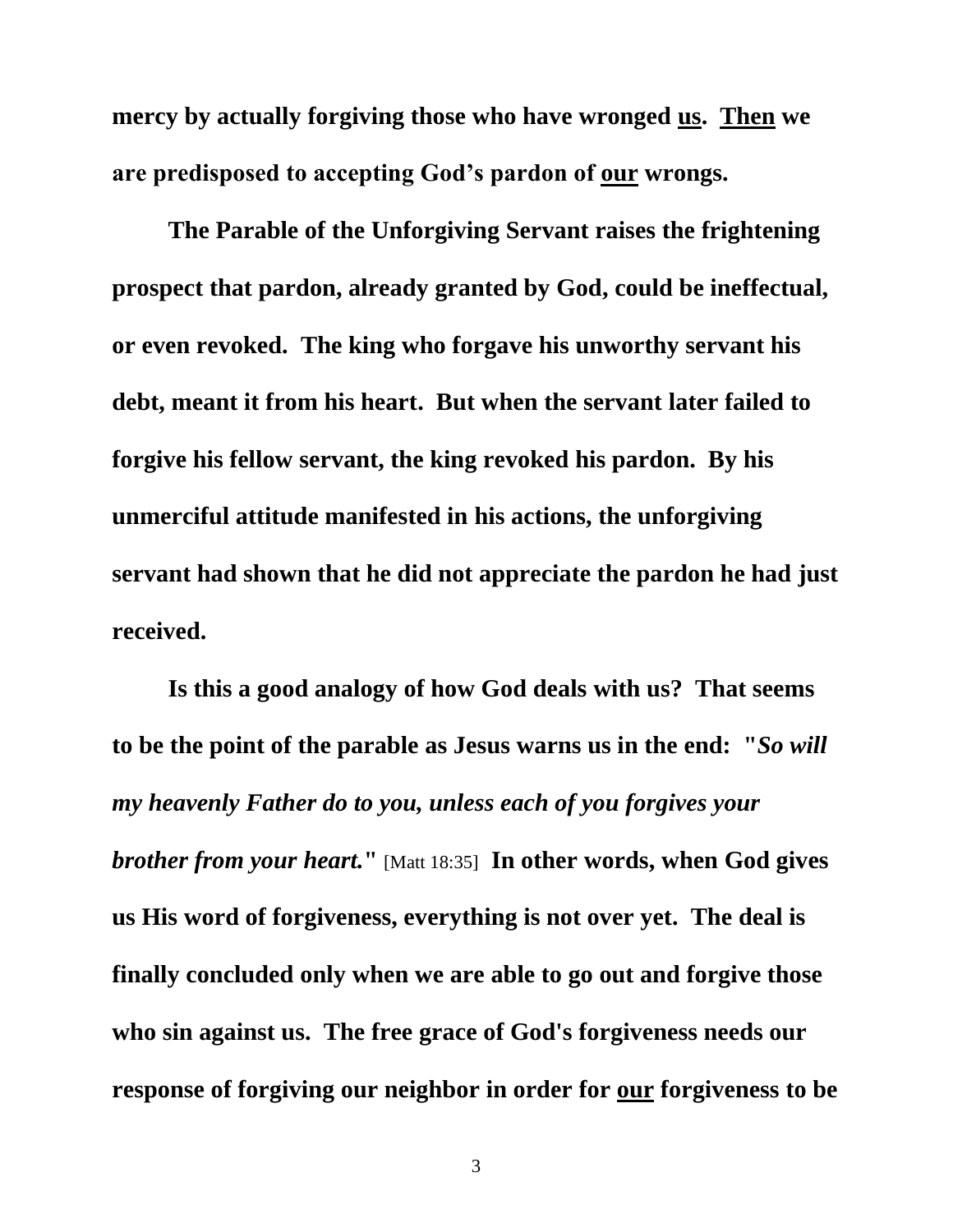**finally ratified. Is that not a frightening thought? Look again at the words of Sirach in today's Old Testament reading: "***Forgive your neighbor's injustice; then when you pray, your own sins will be forgiven.***"** [Sir 28:2] **Look at the words of the "Our Father": "***Forgive us our trespasses as we forgive those who trespass against us"***. Sounds almost** *conditional***, doesn't it? I'll tell you what's also frightening: How would we like for God to forgive us the way we forgive others? Hummm…now that's food for thought!**

**Even though forgiving others anchors God's forgiveness in our own lives, why do we sometimes still find it hard to forgive others? Maybe that's because we fail to appreciate and celebrate our own forgiveness. Like the ungrateful servant in the version of the parable found in other translations that specify the amount of debt owed, we focus on the hundred denarii our neighbor owes us, rather than the ten thousand talents we owe to God—a huge debt that God has graciously cancelled on our behalf.**

**Let's think about this in proportion. A denarius was a worker's daily wage, so the fellow servant owed the unforgiving**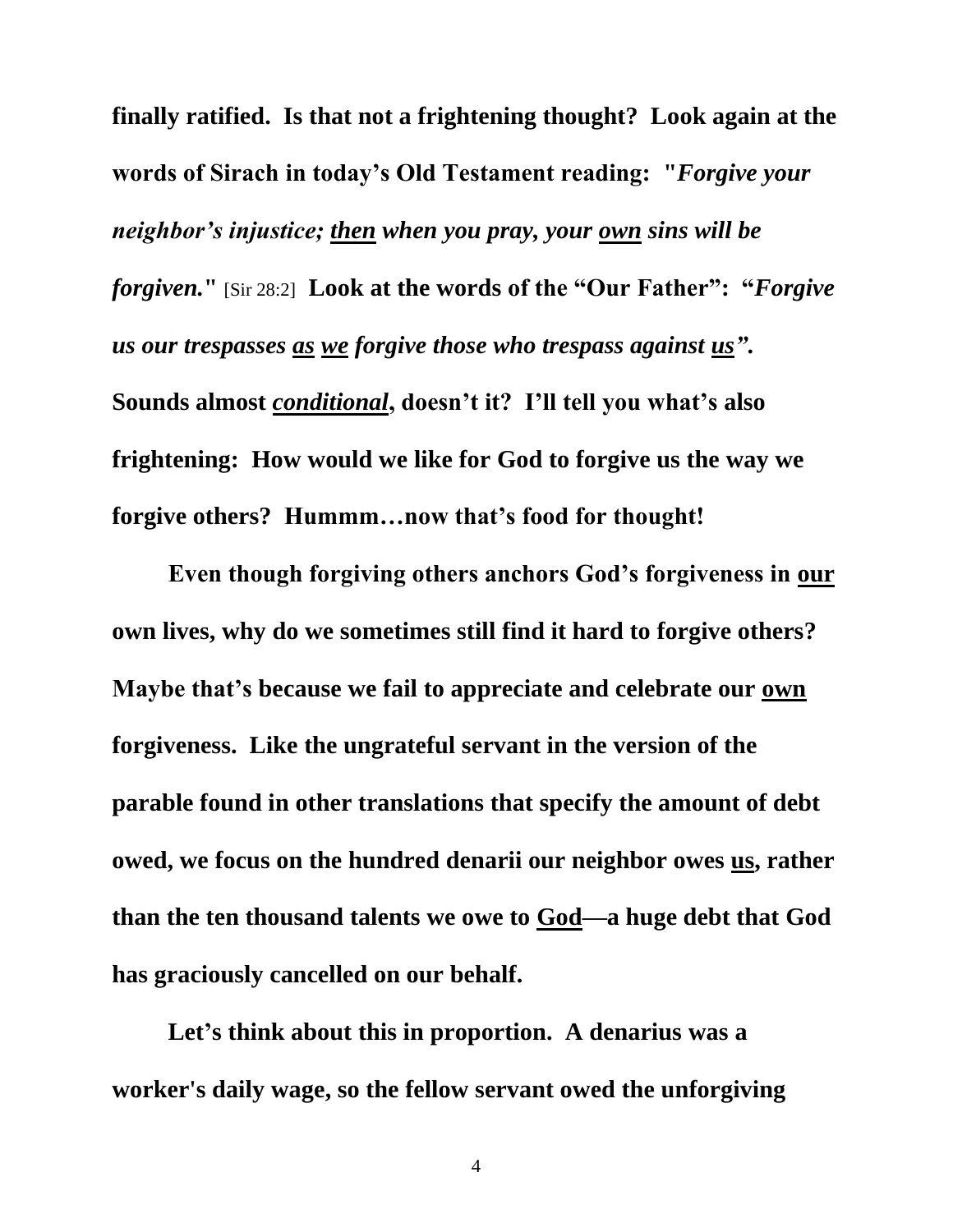**servant 100 days pay, which could be paid back in several months. But the unforgiving servant owed his master 10,000 talents. Since each talent was equal to 6,000 denarii, he owed his master the equivalent of 60 million denarii. Well, for a laborer working 5 days a week, 48 weeks a year, it would take 250,000 years to raise that kind of money. This astronomical figure shows that the servant owed his master so much that there was absolutely no way he could ever hope to repay.**

**Isn't this symbolic of the debt each of us owes God for our sins…a debt we could never, ever hope to repay, even if we spent our whole life in sackcloth and ashes? But God in his infinite mercy sent His own Son to die on the cross and pay the debt for our sins. And all He asks of us is to be grateful…to realize that what He has done for us is so much more than we could ever be required to do for our neighbor.**

**If we find ourselves in the club of those who find it so hard to forgive other people, chances are that we've not come to appreciate and celebrate sufficiently the immeasurable forgiveness that we**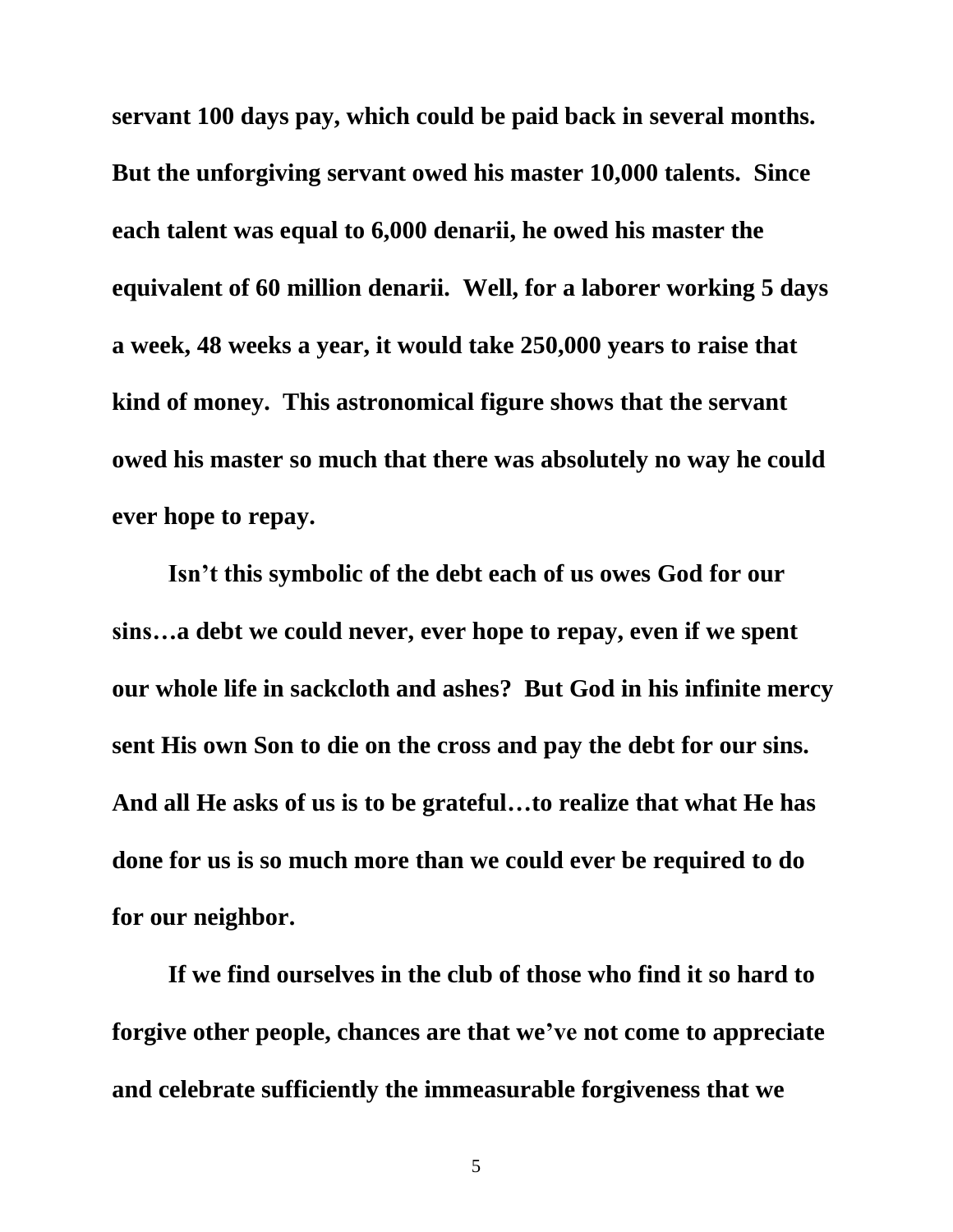**ourselves have received from God when at the death of His son, He marked our insurmountable debt: "Paid in Full!" We must acknowledge and emphasize God's forgiveness of us and not cherish our wrath, nourish our anger, and refuse mercy to others who have wronged us.**

**This past Friday marked the 19 th anniversary of the 9/11 attacks that killed thousands of our brothers and sisters in New York, Washington D.C., and Pennsylvania. But did you ever stop to think that the perpetrators of that horrific crime were also brothers in our humanity? Weren't we all created and loved by the same Creator who sent His son to die for all sins and all sinners? In addition to praying for those victims who perished and for their families, shouldn't we as well pray for the criminals and for their families? Could they not be the neighbors who "…trespassed against us"? Are we to forgive only other Christians or only other Americans; or are we to forgive all who wrong us and do us injustice?**